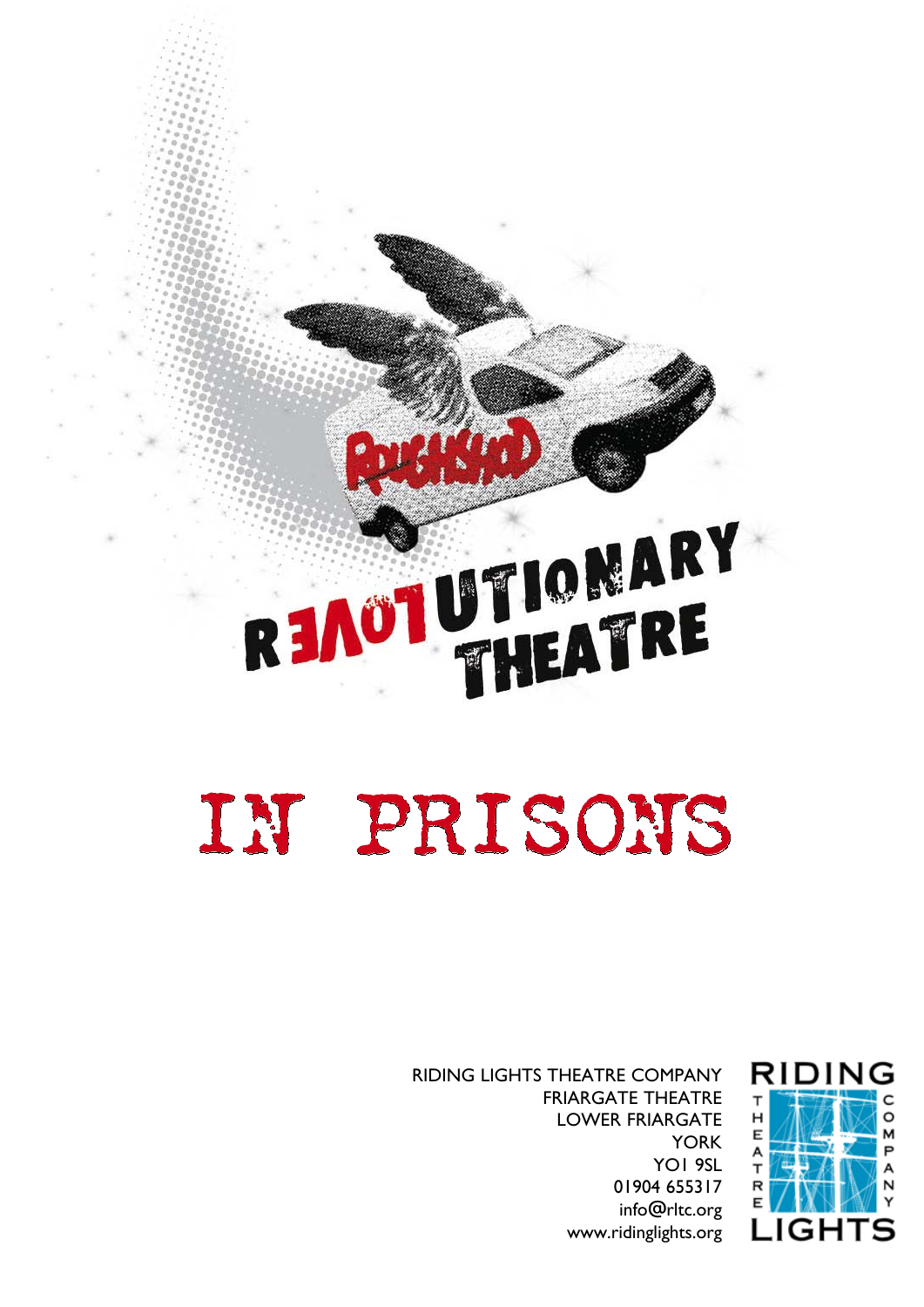## WORKSHOPS & PERFORMANCES IN PRISONS

Riding Lights has a long history of touring to prisons, and Roughshod offers performances and workshops for both prisons and young offenders' institutions.

#### PERFORMANCES IN PRISONS

Roughshod offers a highly entertaining and vibrant 45 minute show exploring themes such as FORGIVENESS, LOVE, and RESTORATIVE JUSTICE alongside issue of conflict, society and esteem within the context of the Christian faith. Both relevant and engaging, performances contain powerful stories and comic sketches, some of which are taken from the actors own lives. Following a performance the company always allows time to talk individually with the audience, and to encourage and discuss any questions which have been raised by its content.



"THAT WAS BASICALLY MY LIFE YOU JUST PERFORMED"



#### WORKSHOPS IN PRISONS

Creative workshops in Prisons can be offered as a stand alone session, or held after a Roughshod performance. A workshop contains drama exercises, as well as performance elements which encourage participants to reflect, share, and discuss the events of their own lives. It aims to equip prisoners with the tools to honestly express their own hopes, regrets and fears and in so doing help build both communication skills and self image. A workshop lasts 60 minutes and can take place with a maximum number of 15 participants.

"THANK YOU SO MUCH FOR SHARING YOUR OWN STORIES, IT MUST BE QUITE DIFFICULT"

"I'D NEVER THOUGHT OF MY VICTIM'S PARENTS, I NEVER THOUGHT HOW THEY<br>COULD FORGIVE ME" COULD FORGIVE ME"

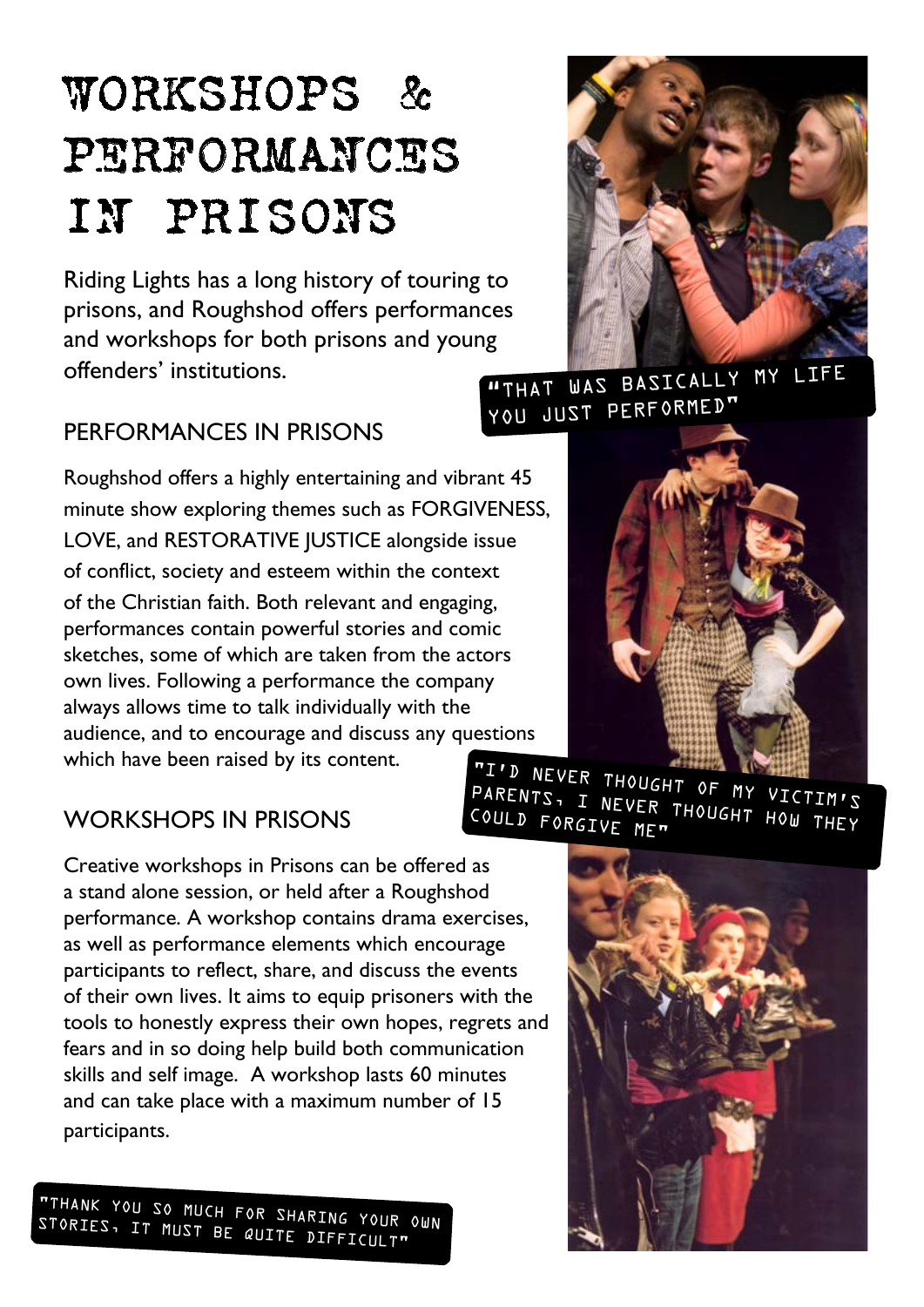

A workshop at the Arc Light Centre in York - a charity which works with homeless men and women in York, some of whom have been through the prison system



Working with prisoners at HMP Wandsworth where Roughshod performed a 45 minute show: "iWitness", followed by a 1 hour workshop

(consent for use of all photos recieved)

#### What prisoners have said...

"You remember stuff like this, we will all go back to our pads, get locked up and think about this, and I will laugh and cry. Thank you for giving us something worthwhile to think about"

#### *HMP Kirkham*

"That one about Restorative Justice was so powerful, we have actual victims come in and talk to us and it really touches you, but you guys were just as good, so true to life and real. Amazing!"

#### *YOI Lancaster Farm*

'The way you did the RJ one was really interesting, not just from the one angle like usual but a few, and the people that are usually forgotten, really brilliant.

#### *HMP Wandsworth*

#### What Chaplains have said...

"The prisoners were very appreciative of the whole afternoon – performance and workshop. At the end of the afternoon a number of prisoners asked if we could do more of this throughout out the year. I was impressed with the content of the sketches and it was clear that many of the prisoners were visibly moved. I haven't seen this group so animated and alive in their responses before in such a positive way... Jesus was very present."

#### *Revd Mark Savage, Chaplain HMP Lowdham Grange*

"I have learnt so much about these guys just in this workshop, it's astounding and I've been working with them for a while now, so thank you for getting them to open up more."

#### *Chaplain, HMP Wandsworth*